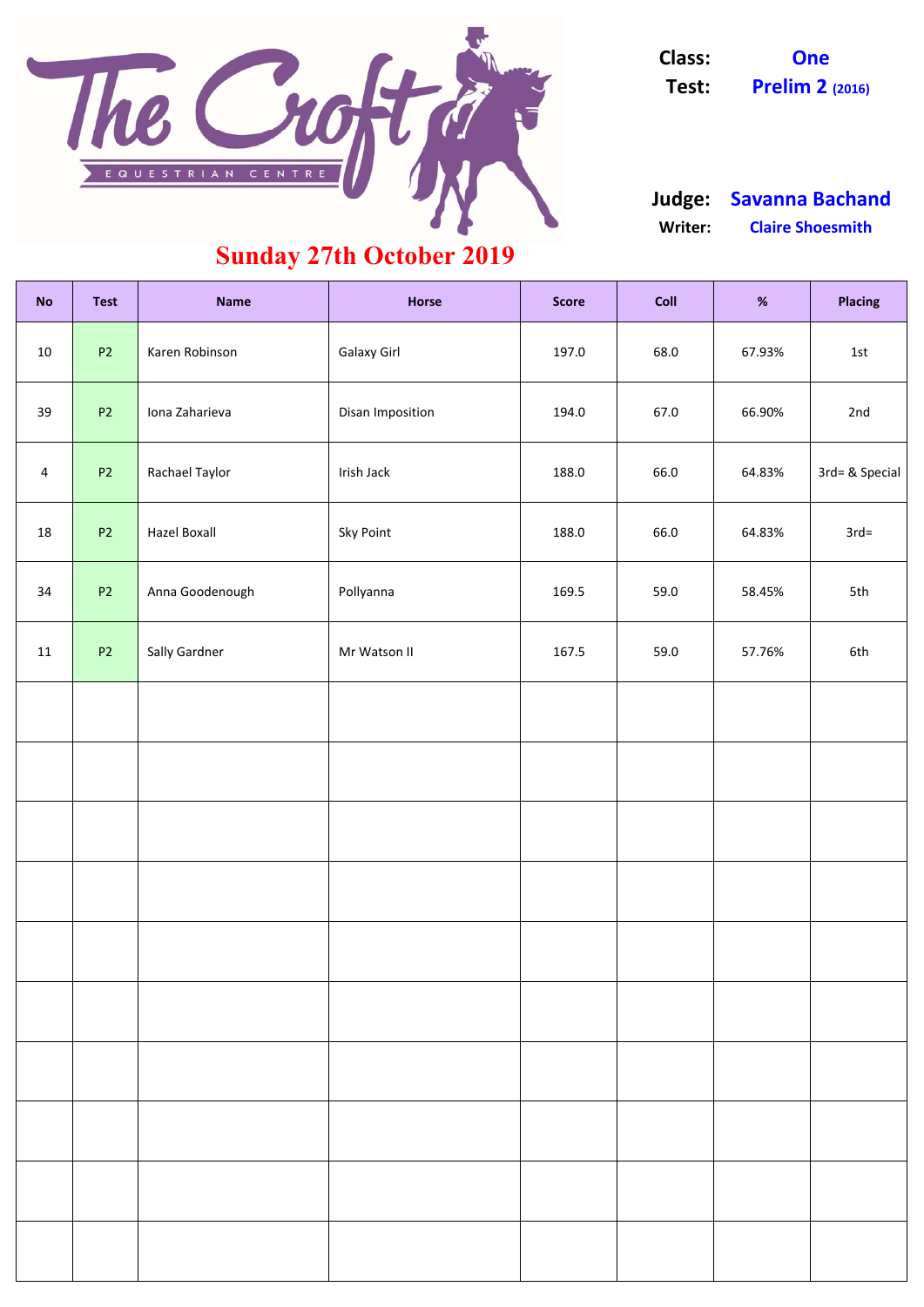| <b>No</b> | <b>Test</b>     | <b>Name</b>             | <b>Horse</b>       | <b>Score</b> | <b>Coll</b> | %      | <b>Placing</b> |
|-----------|-----------------|-------------------------|--------------------|--------------|-------------|--------|----------------|
| 12        | P18             | <b>Gemma Parkes</b>     | <b>Star Glow</b>   | 178.5        | 68.0        | 68.65% | 1st            |
| 10        | P <sub>18</sub> | Karen Robinson          | <b>Galaxy Girl</b> | 178.0        | 69.0        | 68.46% | 2nd            |
| 39        | P <sub>18</sub> | Iona Zaharieva          | Disan Imposition   | 177.0        | 68.0        | 68.08% | 3rd            |
| 14        | P <sub>18</sub> | Lynda Black             | Lance              | 174.0        | 67.0        | 66.92% | 4th & Special  |
| 23        | P <sub>18</sub> | Patricia Smith          | Joss               | 173.5        | 68.0        | 66.73% | 5th            |
| 18        | P <sub>18</sub> | <b>Hazel Boxall</b>     | <b>Sky Point</b>   | 172.0        | 67.0        | 66.15% | 6th            |
| 4         | P <sub>18</sub> | Rachael Taylor          | Irish Jack         | 170.5        | 67.0        | 65.58% | 7th            |
| 16        | P18             | Joanne Gurney           | Who Dun It         | 163.5        | 64.0        | 62.88% | $8th =$        |
| 13        | P <sub>18</sub> | Claire Jackson          | Hartpury Savannah  | 163.5        | 64.0        | 62.88% | $8th =$        |
| 31        | P18             | Megan Hodder            | Cosmic Mikardo     | 161.0        | 64.0        | 61.92% | 10th           |
| 20        | P <sub>18</sub> | <b>Heather Clements</b> | Red                | 158.5        | 62.0        | 60.96% | 11th           |

| 11             | <b>P18</b> | <b>Sally Gardner</b> | Mr Watson II          | 156.5 | 60.0 | 60.19% | 12 <sub>th</sub> |
|----------------|------------|----------------------|-----------------------|-------|------|--------|------------------|
| $\overline{3}$ | P18        | Helen Dominick       | Louis                 | 154.0 | 59.0 | 59.23% | 13 <sub>th</sub> |
| 36             | P18        | Michelle Brown       | <b>Woodlands Tutu</b> | 150.0 | 61.0 | 57.69% | 14th             |
|                |            |                      |                       |       |      |        |                  |
|                |            |                      |                       |       |      |        |                  |

#### **Writer: Claire Shoesmith Judge: Savanna Bachand**

## **Sunday 27th October 2019**



**Class: Two Test: Prelim 18 (2002)**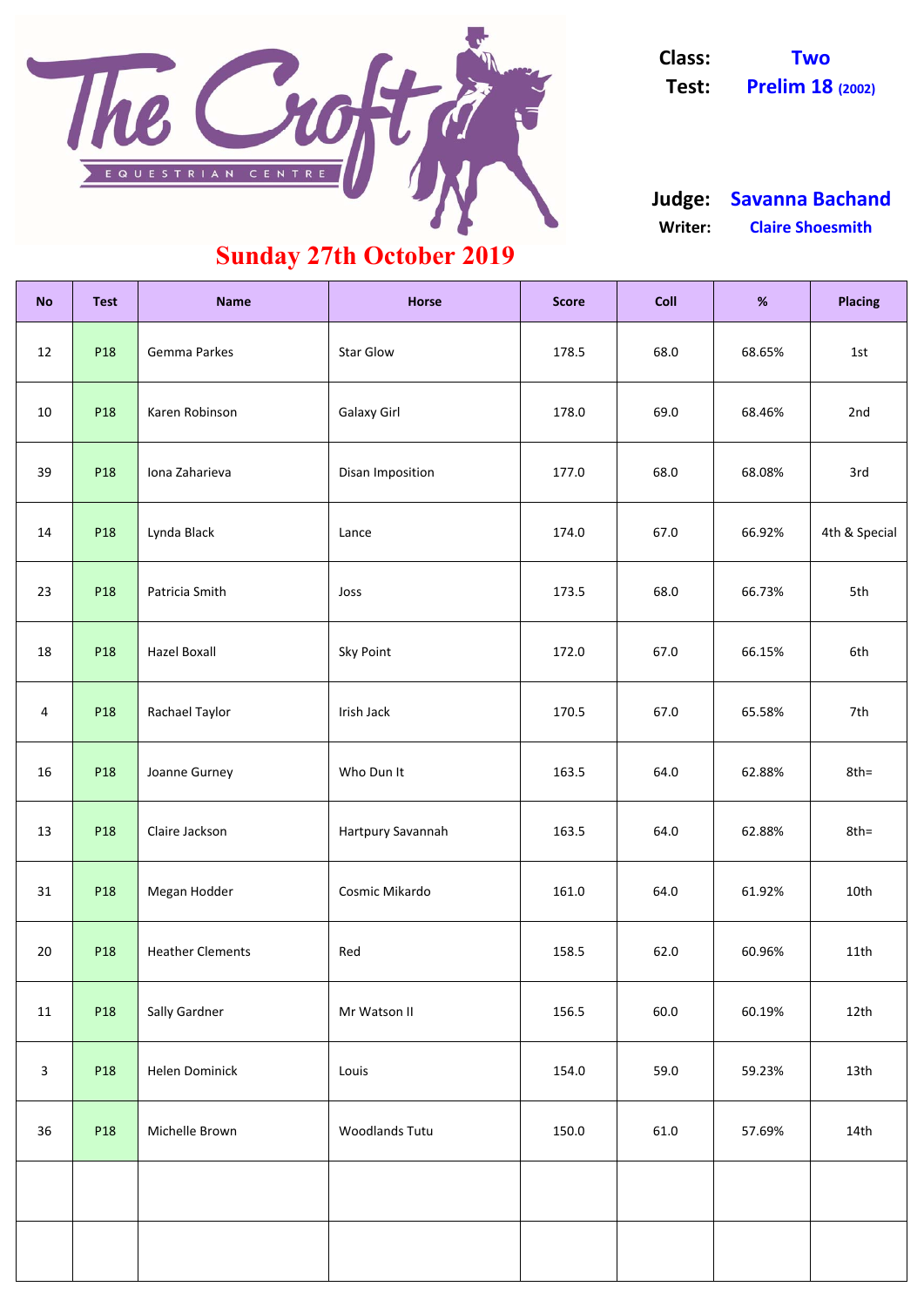| <b>No</b>        | <b>Test</b> | <b>Name</b>            | <b>Horse</b>         | <b>Score</b> | <b>Coll</b> | $\%$    | <b>Placing</b> |
|------------------|-------------|------------------------|----------------------|--------------|-------------|---------|----------------|
| 16               | <b>N28</b>  | Joanne Gurney          | Who dun it           | 162.5        | 54.0        | 67.71%  | 1st & Special  |
| $\boldsymbol{6}$ | <b>N28</b>  | Gaelann East           | Mumaathel            | 157.5        | 51.0        | 65.63%  | 2nd            |
| 27               | <b>N28</b>  | Paula Brazier          | <b>Bonfire Heart</b> | 155.0        | 53.0        | 64.58%  | 3rd            |
| 28               | <b>N28</b>  | Henrietta Shone        | Toffee II            | 153.0        | 51.0        | 63.75%  | 4th            |
| 17               | <b>N28</b>  | <b>Bryony Crowther</b> | Violante del Ferro   | 152.5        | 50.0        | 63.54%  | 5th            |
| 13               | <b>N28</b>  | Claire Jackson         | Hartpury Savannah    | 151.5        | 50.0        | 63.13%  | 6th            |
| 33               | <b>N28</b>  | Kate Charlton          | Lady Gertrude        | 146.5        | 48.0        | 61.04%  | 7th            |
| 24               | N28         | Diana Walker           | Patsy's Boy          | 146.0        | 49.0        | 60.83%  | 8th            |
| $\overline{7}$   | <b>N28</b>  | Dee Froom              | Clover Queen         | 145.5        | 49.0        | 60.63%  | 9th            |
| $5\phantom{.0}$  | <b>N28</b>  | Mel Appleford          | Elli                 | 142.5        | 48.0        | 59.38%  | 10th           |
|                  |             |                        |                      |              |             |         |                |
| 42               | <b>N28</b>  | Alanna Mccoy-Page      | Splash               | Retired      |             | Retired |                |
|                  |             |                        |                      |              |             |         |                |
|                  |             |                        |                      |              |             |         |                |
|                  |             |                        |                      |              |             |         |                |
|                  |             |                        |                      |              |             |         |                |

**Writer: Julie Jerome Judge: Ellie Dadkhah**

# **Sunday 27th October 2019**



**Class: Three Test: Novice 28 (2008)**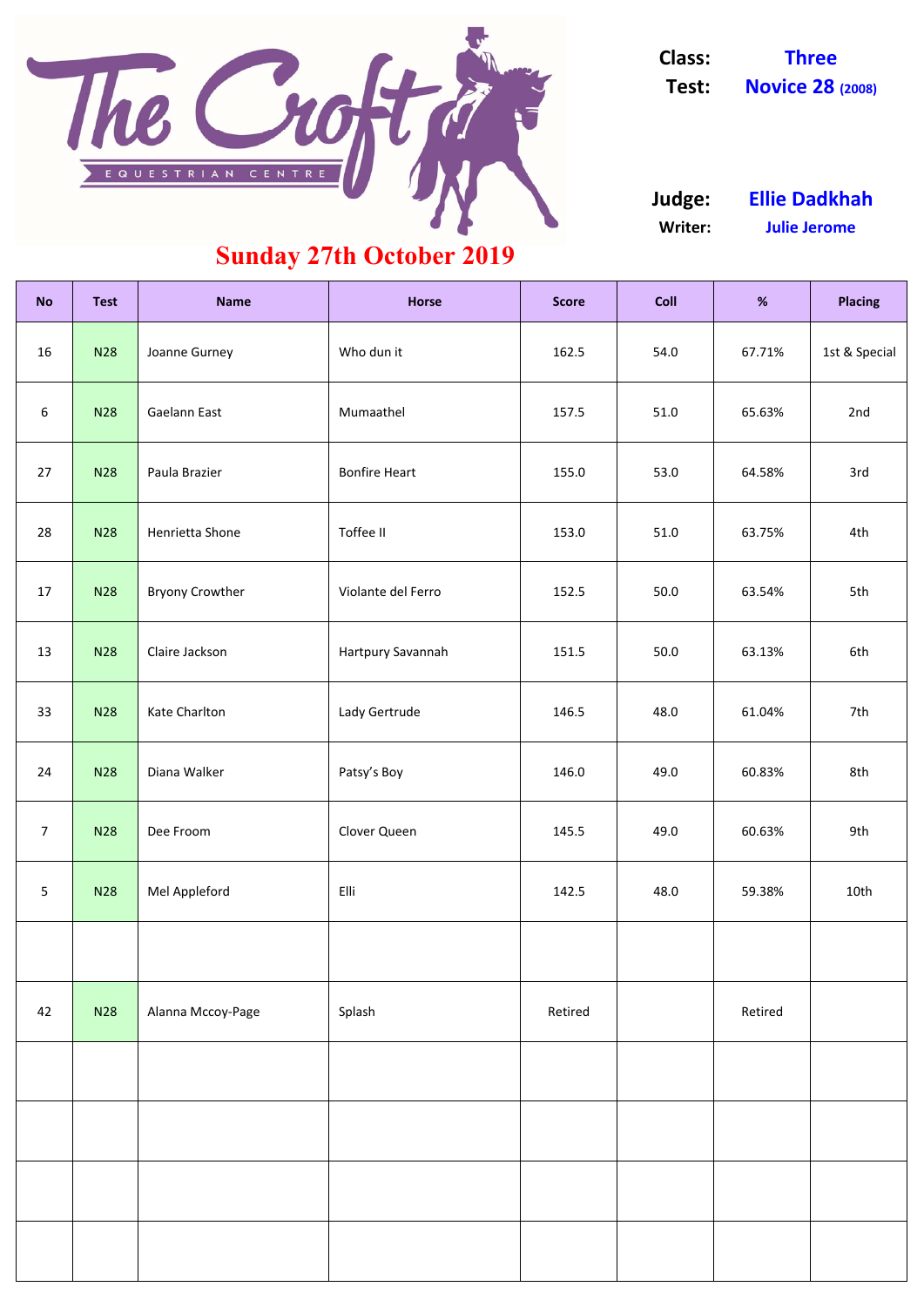| <b>No</b>       | <b>Test</b> | <b>Name</b>            | <b>Horse</b>       | <b>Score</b> | <b>Coll</b> | $\%$   | <b>Placing</b> |
|-----------------|-------------|------------------------|--------------------|--------------|-------------|--------|----------------|
| 26              | <b>N34</b>  | Clare Griffin          | Rockwood Rosie     | 153.5        | 45.0        | 73.10% | 1st & special  |
| 22              | <b>N34</b>  | Sam Muzeen             | Edmar lanto        | 149.5        | 43.0        | 71.19% | 2nd            |
| 35              | <b>N34</b>  | Scarlet Harter         | Nemo               | 147.5        | 42.5        | 70.24% | 3rd            |
| 40              | <b>N34</b>  | Joanna Ruddock         | Dollar             | 141.5        | 41.5        | 67.38% | 4th            |
| 17              | <b>N34</b>  | <b>Bryony Crowther</b> | Violante del Ferro | 141.5        | 40.0        | 67.38% | 5th            |
| 42              | <b>N34</b>  | Alanna Mccoy-Page      | Splash             | 138.0        | 39.0        | 65.71% | 6th            |
| 37              | <b>N34</b>  | Hannah Jones           | Duchess            | 136.0        | 38.0        | 64.76% | 7th            |
| 33              | N34         | Kate Charlton          | Lady Gertrude      | 135.5        | 38.5        | 64.52% | 8th            |
| $5\overline{)}$ | <b>N34</b>  | Mel Appleford          | Elli               | 129.5        | 37.5        | 61.67% | 9th            |
| 8               | <b>N34</b>  | Linda Elkington        | Leggo              | 127.5        | 37.5        | 60.71% | 10th           |
| 29              | <b>N34</b>  | Rachel Eaton           | Dougal             | 123.0        | 34.0        | 58.57% | 11th           |
|                 |             |                        |                    |              |             |        |                |
|                 |             |                        |                    |              |             |        |                |
|                 |             |                        |                    |              |             |        |                |
|                 |             |                        |                    |              |             |        |                |
|                 |             |                        |                    |              |             |        |                |

**Writer: Julie Jerome Judge: Ellie Dadkhah**

# **Sunday 27th October 2019**



**Class: Four Test: Novice 34 (2009)**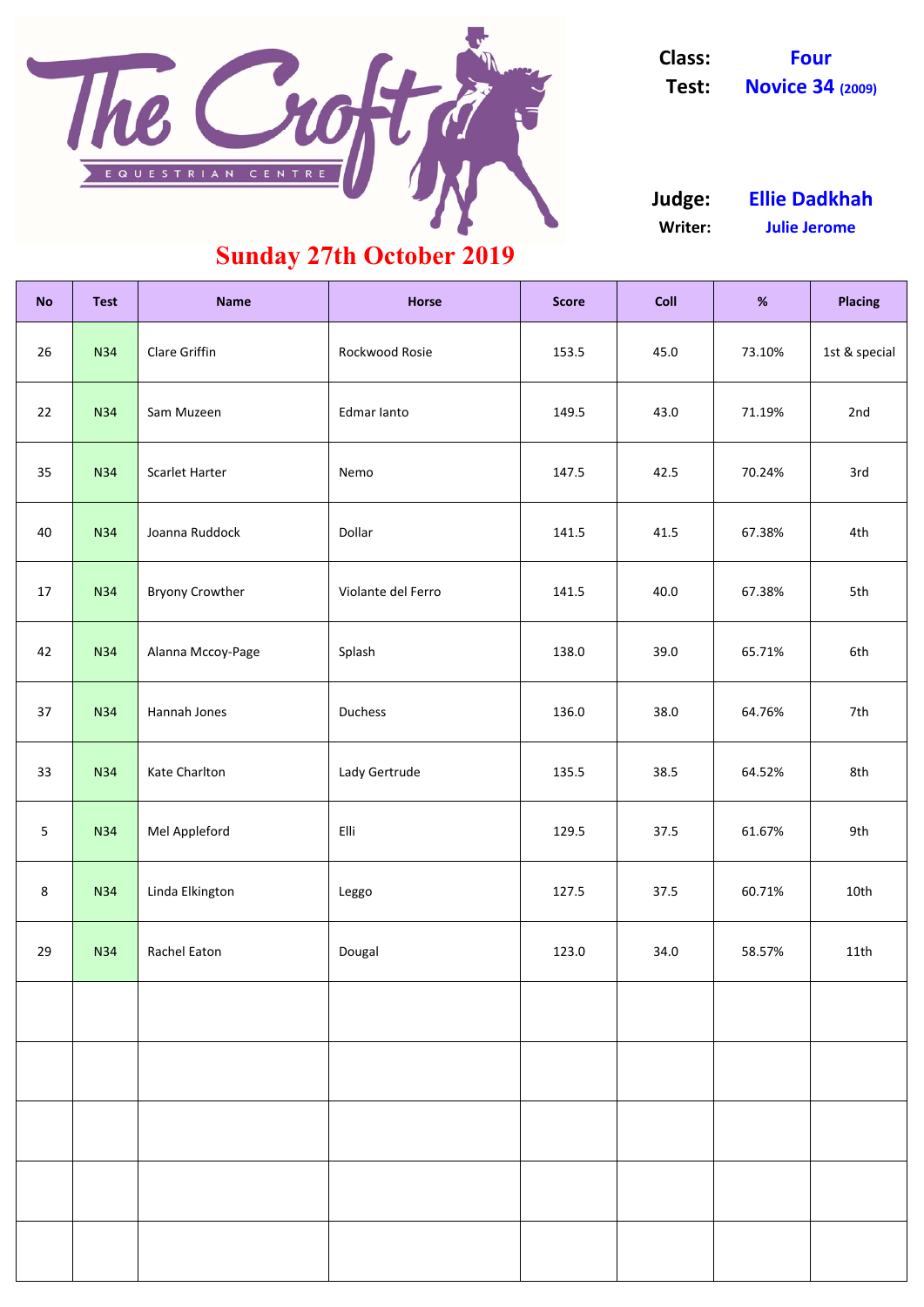| <b>No</b>       | <b>Test</b> | <b>Name</b>      | <b>Horse</b>            | <b>Score</b> | <b>Coll</b> | %      | <b>Placing</b> |
|-----------------|-------------|------------------|-------------------------|--------------|-------------|--------|----------------|
| 35              | E44         | Scarlet Harter   | Nemo                    | 174.5        | 56.0        | 69.80% | 1st & Special  |
| 26              | E44         | Clare Griffin    | Rockwood Rosie          | 163.0        | 53.0        | 65.20% | 2nd            |
| 41              | E44         | Gary Yeoman      | Croft Vigo              | 159.5        | 51.0        | 63.80% | 3rd            |
| $\mathbf{1}$    | E44         | Kirstie Harris   | Pencarder Red Rose      | 158.5        | 51.0        | 63.40% | 4th            |
| 30 <sup>°</sup> | E44         | Annett Lattanzio | Hamilton                | 156.5        | 50.0        | 62.60% | 5th            |
| 37              | E44         | Hannah Jones     | Duchess                 | 154.5        | 52.0        | 61.80% | $6th =$        |
| 32              | E44         | Danielle Potts   | Elmhurst Mr Boe Jangles | 154.5        | 52.0        | 61.80% | $6th =$        |
|                 |             |                  |                         |              |             |        |                |
|                 |             |                  |                         |              |             |        |                |
|                 |             |                  |                         |              |             |        |                |
|                 |             |                  |                         |              |             |        |                |
|                 |             |                  |                         |              |             |        |                |
|                 |             |                  |                         |              |             |        |                |
|                 |             |                  |                         |              |             |        |                |
|                 |             |                  |                         |              |             |        |                |
|                 |             |                  |                         |              |             |        |                |



**Class: Five Test: Elementary 44 (2002)**

**Writer: Sue Rowland Judge: Ellie Dadkhah**

### **Sunday 27th October 2019**